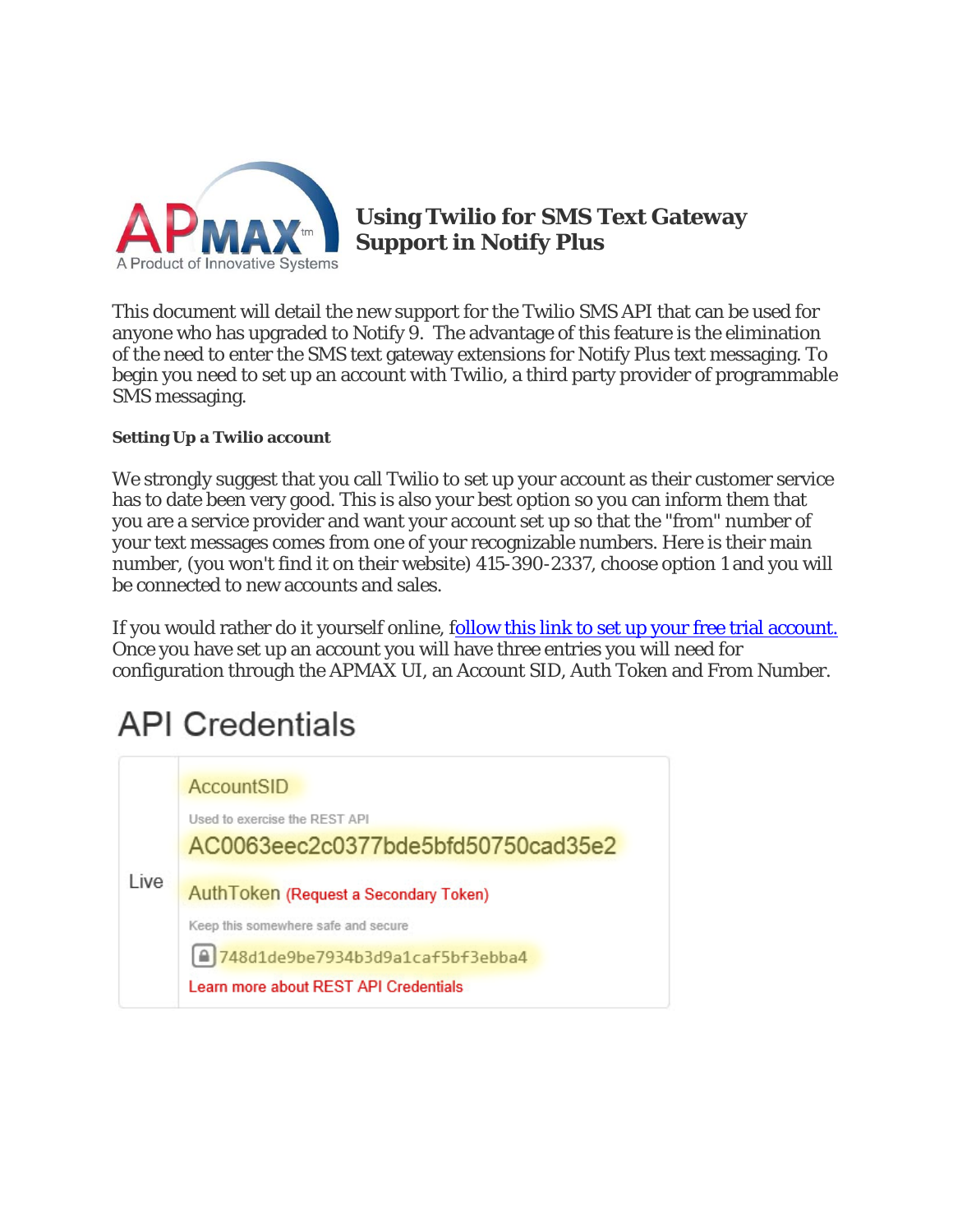**Configuration directions if you are going to provide the Twilio service for your Customers (Global)** 

| Description: |        |  |
|--------------|--------|--|
| Type:        | Global |  |
| Account SID: |        |  |
| Auth Token:  |        |  |
| From Number: |        |  |

From the APMAX Command Center UI, open System Configuration and select Notify Configuration. Click on the Twilio Tab, then click on the Add button. Choose a description for your Twilio account and then from the account Type dropdown choose the Global option.

Enter the Twilio Account SID and Auth Token. Enter the Twilio From Number that you received from Twilio, this number is required as it is displayed as the From Number in the Notify Plus text notifications.

| Subscribers                                                   | General Info Phone Books Announcements Templates Jobs |                     |              | Do Not Call             |                               |
|---------------------------------------------------------------|-------------------------------------------------------|---------------------|--------------|-------------------------|-------------------------------|
| $P$ Find<br>6059961200<br>$\checkmark$<br><b>Phone Number</b> |                                                       |                     |              | <b>General Settings</b> | $\land$<br>$\hat{\mathbf{x}}$ |
| <b>BE</b> New Notify (6059961200)                             | Name                                                  |                     |              | <b>New Notify</b>       |                               |
| Cocation 1 (605-996-1200)<br><b>B</b> Notify Plus             |                                                       | <b>SMS Provider</b> |              |                         |                               |
|                                                               | Provider Type:<br>None                                |                     |              | ٧                       | $\checkmark$                  |
|                                                               | None                                                  |                     |              |                         | $\checkmark$                  |
|                                                               | Twilio                                                |                     |              |                         |                               |
|                                                               | $\mathbb{Z}$<br>Detailed cogging                      |                     | $\checkmark$ |                         |                               |
|                                                               | Use Calling Name                                      |                     |              |                         | $\vee$                        |
|                                                               | Main E-Mail Addre                                     |                     |              |                         |                               |
|                                                               | <b>BCC E-Mail Address</b>                             |                     |              |                         |                               |
|                                                               | From E-Mail Address                                   |                     |              | APmax9068@innovsys.com  | $\checkmark$                  |
|                                                               | Carrier ID                                            |                     |              | 0000                    |                               |
|                                                               | OZZ                                                   |                     |              | 000                     |                               |
|                                                               | <b>Toll Call Prefix</b>                               |                     | o            |                         |                               |
|                                                               | Preamble Enabled                                      |                     |              | False                   | v                             |
|                                                               | Preamble                                              |                     |              |                         | x                             |
|                                                               | <b>SMS Account</b>                                    |                     |              | None                    | <br>$\checkmark$              |

From APMAX Subscriber Management open your customers Notify Plus service and from the SMS Account field click on the dotted box to change their SMS Provider from None to Twilio and then click OK. Now choose Twilio Type, either Global or Personal.

If you select Global from the Twilio Config dropdown choose the account description previously set up in the Notify Configuration that you want to assign to this specific customer and click OK.

## **Setting up an SMS Account for your Customers**